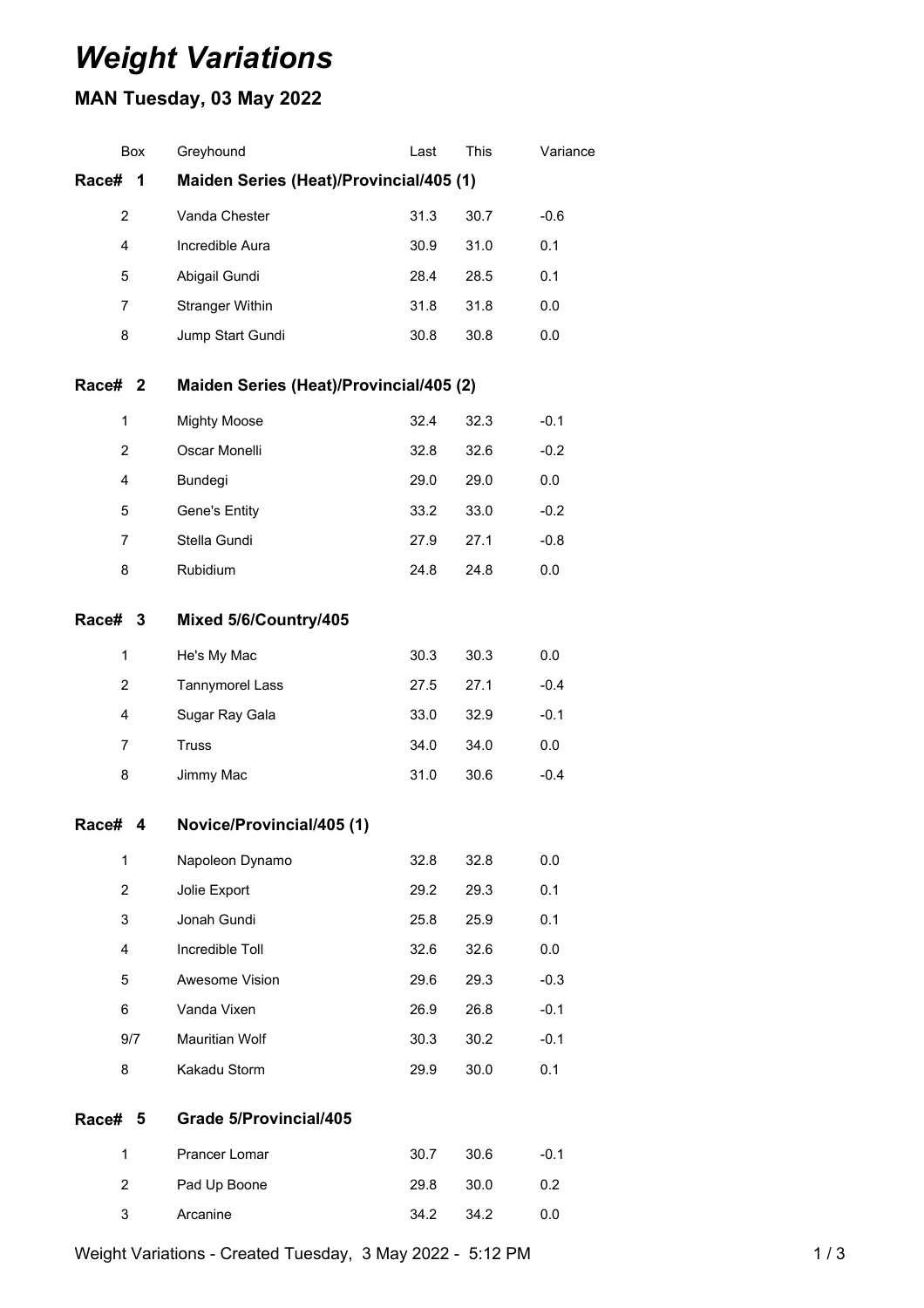## **MAN Tuesday, 03 May 2022**

| Box            | Greyhound                     | Last | This | Variance |
|----------------|-------------------------------|------|------|----------|
| 5              | Marla Penny                   | 28.6 | 28.8 | 0.2      |
| 6              | Grime Time Zeus               | 30.5 | 30.5 | 0.0      |
| $\overline{7}$ | Kishka                        | 27.8 | 27.8 | 0.0      |
| 8              | <b>Bromine</b>                | 33.7 | 34.7 | 1.0      |
| Race# 6        | Novice/Provincial/405 (2)     |      |      |          |
| $\mathbf{1}$   | Global Plan                   | 34.6 | 34.4 | $-0.2$   |
| $\overline{c}$ | Vanda Stanley                 | 28.7 | 28.9 | 0.2      |
| 3              | Molfetta Knight               | 31.1 | 31.0 | $-0.1$   |
| 4              | Dido Belle                    | 24.0 | 24.1 | 0.1      |
| 5              | Wild Ollie                    | 31.7 | 31.6 | $-0.1$   |
| 6              | Vanda Vaughn                  | 30.5 | 30.6 | 0.1      |
| 7              | Snorkers                      | 33.6 | 33.0 | $-0.6$   |
| 8              | Zearfoss                      | 33.4 | 33.1 | $-0.3$   |
| Race# 7        | <b>Grade 5/Provincial/490</b> |      |      |          |
| 1              | <b>City Stage</b>             | 31.7 | 31.8 | 0.1      |
| 2              | <b>Forced Entry</b>           | 26.0 | 26.2 | 0.2      |
| 3              | More Options                  | 27.6 | 28.0 | 0.4      |
| 4              | Wynburn Burner                | 32.3 | 32.4 | 0.1      |
| 5              | West On Fire                  | 29.3 | 29.3 | 0.0      |
| 6              | Spartan Mac                   | 33.4 | 32.8 | $-0.6$   |
| 7              | Yunderup Sheila               | 26.9 | 26.6 | $-0.3$   |
| Race# 8        | Grade 4/Provincial/405        |      |      |          |
| $\mathbf{1}$   | Einsteinium                   | 34.2 | 34.5 | 0.3      |
| $\overline{2}$ | <b>Global Desire</b>          | 26.1 | 26.0 | $-0.1$   |
| 3              | Light The Way                 | 27.2 | 27.0 | $-0.2$   |
| 4              | Turbo Fun                     | 31.1 | 31.0 | $-0.1$   |
| 5              | Submariner                    | 34.1 | 34.2 | 0.1      |
| 6              | No Ideas                      | 32.0 | 32.0 | 0.0      |
| 7              | All Spiked Up                 | 35.5 | 35.5 | 0.0      |
| 8              | Zeak                          | 31.0 | 31.0 | 0.0      |
| Race# 9        | Mixed 4/5/Provincial/405      |      |      |          |
| $\mathbf{1}$   | Zulu Gladiator                | 30.1 | 30.2 | 0.1      |
| $\overline{2}$ | Herman Munster                | 32.4 | 32.6 | 0.2      |
| 3              | We're All Cut                 | 29.5 | 29.7 | 0.2      |
|                |                               |      |      |          |

Weight Variations - Created Tuesday, 3 May 2022 - 5:12 PM 2 / 3